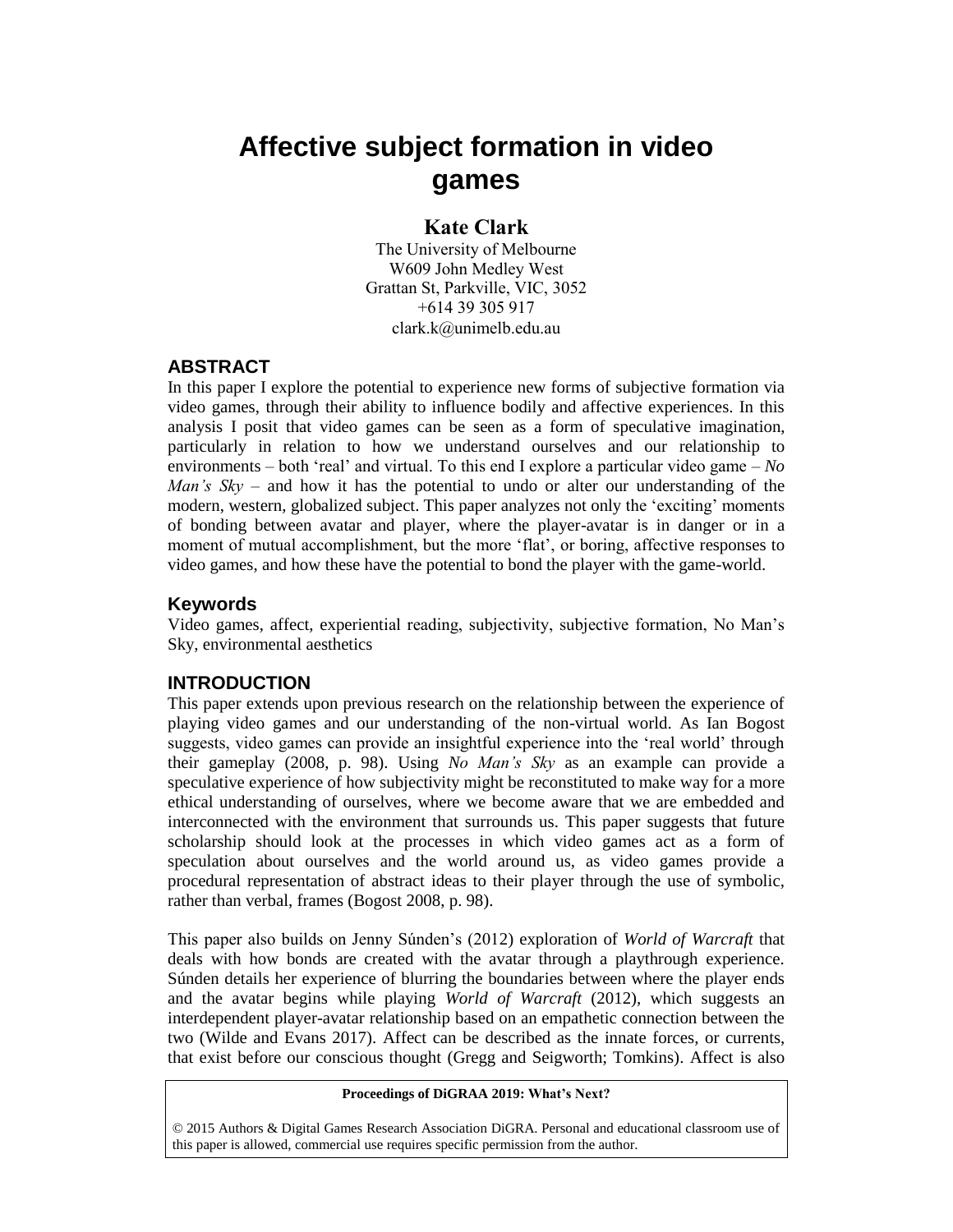described by Sara Ahmed (2010) as the 'mood' of a room or space, that you cannot articulate, but nonetheless experience when entering a room. Clare Hemmings (2002) posits that affect is constrained by social structures, and not free-flowing. I take these understandings of affect in order to explain how the affective relations that unfold while playing *No Man's Sky* are regulated through its programming. In this paper I discuss how video games build affective relationships that move beyond the interconnectedness of the player-avatar, instead looking at how the environment plays a large role in affective bonding between on- and off-screen more broadly. This is particularly evident in video games such as *No Man's Sky* that emphasize environmental aesthetics, where the gameworld is the most dominant character in the video game. I develop an understanding of this relationship through an experiential reading of *No Man's Sky*, as the experience of playing *No Man's Sky* cannot be separated from the moments of bonding I discuss in this paper. Therefore, it is necessary to look at these two aspects of video game analysis in tandem.

Experiential readings provide a way for theorists to uncover moments of unease or rupture in the playthrough experience and how these evolve over time, and to understand the shifts that the player can potentially experience throughout their time with the game. Experiential writing provides a point of access to the ruptures, and subsequent transformations, that playing *No Man's Sky* provides, which would not be possible through mere description of the game. This is of key importance for future games research as it provides a novel way of thinking with, rather than about, video games. Thinking and theorizing about the experiences that particular video games or styles of play engender allows us to begin to think about how the experience of playing video games influences how we perceive phenomena off-screen.

There are several moments where the subjective formation of *No Man's Sky* shifts that I will focus on in this paper. Firstly, *No Man's Sky* starts off like many other video games, presenting the environment as resources in waiting and replicating classic progress narratives, but these ways of relating to the world of *No Man's Sky* fall away as the player progresses through the game-world. Instead the player builds an affective relationship, regulated by the game's code, to the environment through an experience of what Lauren Berlant terms 'flat affect' (2015, p. 193), or the moments of boredom and repetition (Ngai 2005, p. 261, 270) in *No Man's Sky*. Moreover, the lack of character customization tools and coherent, linear narrative, as well as the focus on the game-world and code in the prerelease materials are all examples of moments of rupture in our taken-for-granted understanding of subjective formation, opening up the possibility to understand ourselves as inherently embedded in the world around us. These elements allow us to begin to think about how our understanding of subjectivity might be altered, potentially opening us up to ways of thinking that reflect modes of thought that are analogous to other perspectives. In the case of *No Man's Sky,* Indigenous Australian perspectives regarding our embeddedness in nature.

## **BIO**

Kate Clark teaches in the School of Social and Political Sciences at The University of Melbourne. Her area of interest lies in how climate change is understood and experienced through digital media with particular emphasis on new materialist perspectives, and how the experience produced by playing video games can alter our affective relationship to the world **around** us.